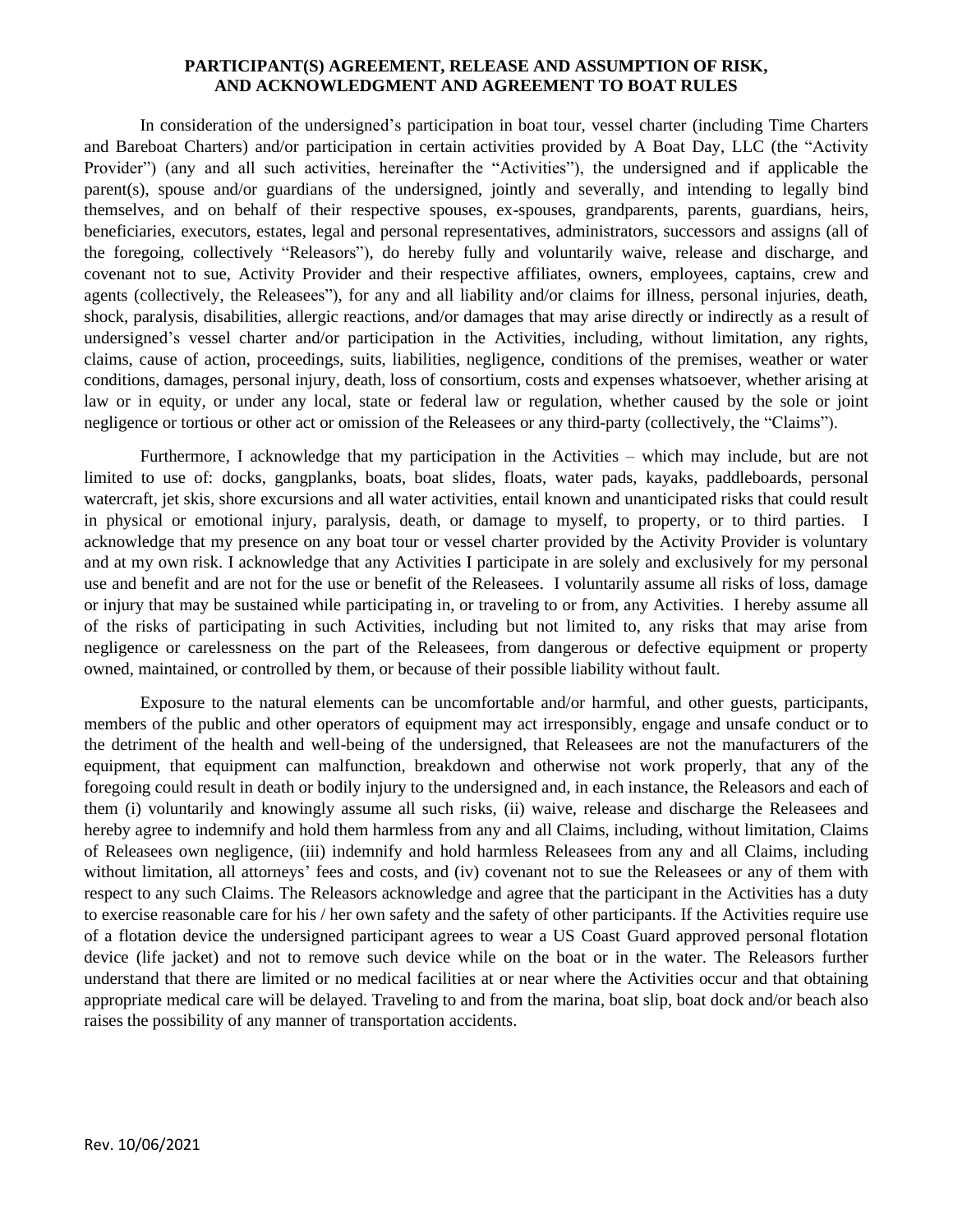#### **BOAT RULES**

Because the Activity Provider desires a safe boating experience for all, the following rules (hereinafter the "Boat Rules") apply for all passengers on the boat.

NO HARD LIQUOR OR RED WINE ALLOWED ON THE BOAT NO JUMPING OFF THE TOP DECK OF A DOUBLE DECKER PONTOON NO SLIDING DOWN THE SLIDE HEAD FIRST NO JUMPING OFF THE BOAT WHILE IT IS IN MOTION CHILDREN UNDER THE AGE OF 6 MUST WEAR A LIFEJACKET WHILE ON THE BOAT NO BELIGERANT, DISRESPECTFUL, OR THREATENING BEHAVIOR TOWARDS THE CAPTAIN, CREW OR ANY PASSENGER

If any passenger violates or refuses to comply with any of the Boat Rules, THE CAPTAIN IS AUTHORIZED BY THE ACTIVITY PROVIDER, TO TERMINATE THE VOYAGE AND RETURN ALL PASSENGERS TO THE DOCK. There will be no refund if the voyage is terminated due to violations of these rules.

# **COVID 19 AND PUBLIC HEALTH RELEASE**

I am aware of the highly contagious nature of bacterial and viral diseases including the 2019 novel coronavirus disease (COVID-19) and OTHER INFECTIOUS DISEASE(S) (collectively, the "Disease(s)") and the risk that I may be exposed to or contract the Disease or other infectious diseases by being on any vessel provided on behalf of Activity Provider and engaging in the Activities. I understand and acknowledge that such exposure or infection may result in illness, personal injury, psychological injury, pain, suffering, temporary or permanent disability, death, property damage, and/or financial loss. I acknowledge that this risk may result from or be compounded by the actions, omissions, or negligence of others, including the Activity Provider's employees, agents, or assigns. I understand that while Activity Provider has implemented preventative measures designed to reduce the spread of the Disease(s), Activity Provider cannot guarantee that I will not become infected with the Disease or other infectious diseases while engaged in the Activities and that engaging in the Activities may increase my risk of contracting the Disease. NOTWITHSTANDING THE RISKS ASSOCIATED WITH THE DISEASE, I ACKNOWLEDGE THAT I AM VOLUNTARILY ENTERING INTO THIS RELEASE WITH ACTIVITY PROVIDER TO ENGAGE IN THE ACTIVITIES WITH KNOWLEDGE OF THE DANGER INVOLVED. I HEREBY AGREE TO ACCEPT AND ASSUME ALL RISKS OF ILLNESS, PERSONAL INJURY, PSYCHOLOGICAL INJURY, PAIN, SUFFERING, DISABILITY, DEATH, PROPERTY DAMAGE, AND/OR FINANCIAL LOSS RELATED TO THE DISEASE, ARISING FROM MY ENGAGING IN THE ACTIVITIES, WHETHER CAUSED BY THE ORDINARY NEGLIGENCE OF THE ACTIVITY PROVIDER OR OTHERWISE.

I am familiar with federal, state, and local laws, orders, directives, and guidelines related to the Disease(s), including the Centers for Disease Control and Prevention (CDC) guidance on the Disease. I will comply with all such orders, directives, and guidelines while engaging in the Activities, including, without limitation, requirements related to hand sanitation, social distancing, and use of face coverings. I will also follow all instructions of the Activity Provider while on any vessel or while engaging in the Activities. I confirm that I am not experiencing symptoms of the Disease (such as cough, shortness of breath, or fever/or any OTHER SYMPTOMS), do not have a confirmed or suspected case of the Disease, and have not come in contact in the last 14 days with a person who has been confirmed to have or suspected of having the Disease.

All other applicable provisions of the Release (and Parents and Guardians Additional Indemnification) are incorporated herein, and nothing within this COVID 19 and Public Health Release shall limit or waive any provisions of the Release (and Parents and Guardians Additional Indemnification) attached hereto.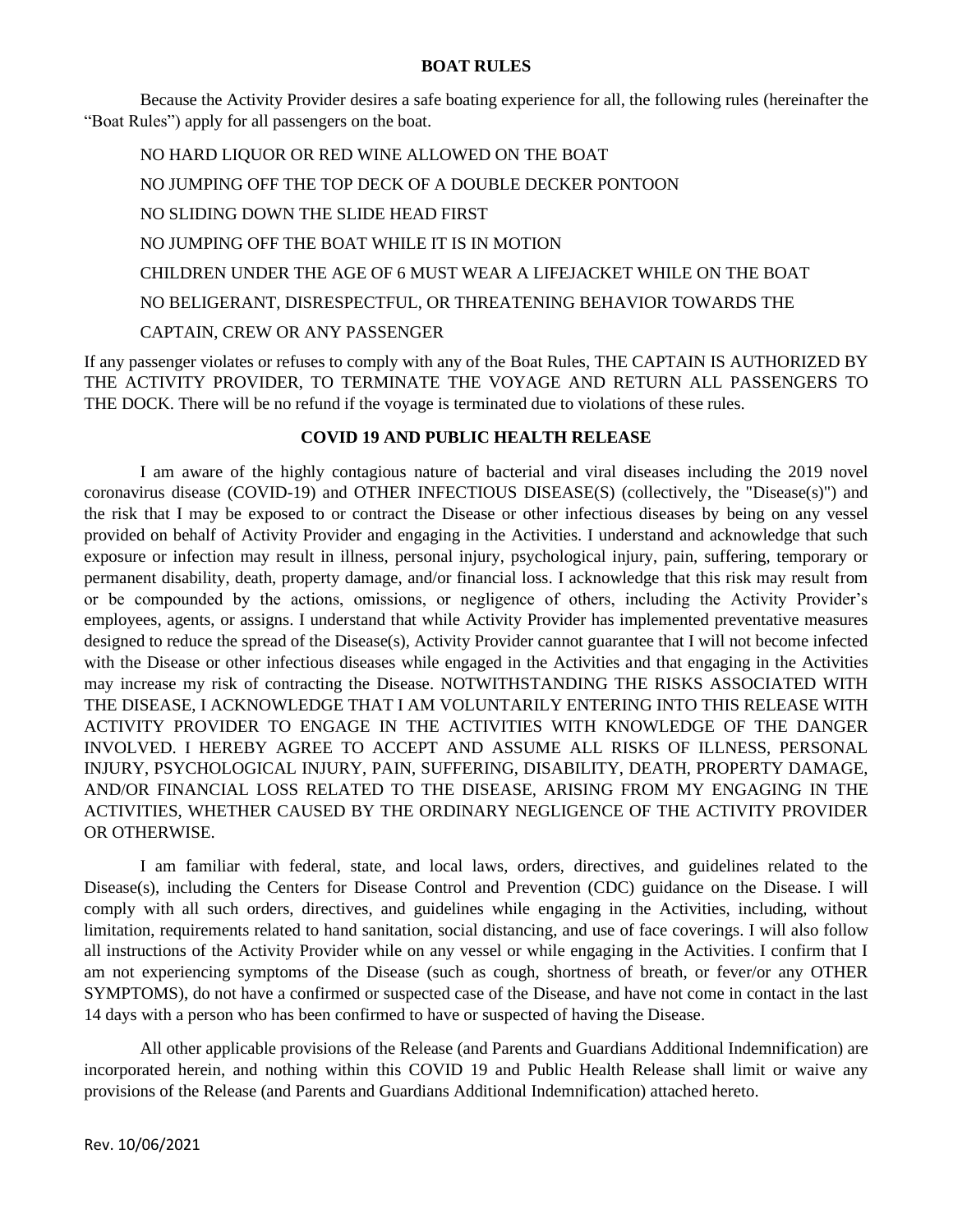#### **INSURANCE**

I certify that I have adequate insurance to cover any injury or damage I may cause or suffer while participating in the activities, or else I agree to bear the cost of such injury or damage myself. I further certify in addition to the risks recited above, that I am willing to assume the risk of any medical or physical condition I may have, both known and unknown.

I shall defend, indemnify, and hold harmless the Activity Provider, and all other Releasees, against any and all losses, damages, liabilities, deficiencies, claims, actions, judgments, settlements, interest, awards, penalties, fines, costs, or expenses of whatever kind, including reasonable attorney fees, fees, the costs of enforcing any right to indemnification under this Release, and the cost of pursuing any insurance providers, incurred by/awarded against the Activity Provider or any other Releasees, in a final judgment, arising out of or resulting from any claim of a third party related to this Release, or due to my engaging in the Activities, including any claim related to my own negligence or the ordinary negligence of the Activity Provider.

## **RELEASE FOR USE OF LIKENESS**

Releasors grant to Activity Provider the right to use his/her name and likeness in any promotional materials, websites, and/or social media posts for the Activity Provider, including any photographs, motion pictures, recordings or any other record of the Activities. All such photographs, motion pictures and other recordings shall be and remain the sole property of Activity Provider.

## **COURT JURISDICTION AND ENFORCEMENT**

In the event that the Releasors, or any of them, violate this Agreement and/or file a lawsuit against the Releasees, or any of them, the Releasors irrevocably agree, in any suit, action or proceeding arising out of or relating to this Agreement or the participation in the activities contemplated hereby, to submit to the exclusive jurisdiction of the United States District Court for the Southern District of Florida or, if jurisdiction is not available therein, the jurisdiction of any court located in Pinellas County, Florida, and waive all other possible forums and any and all objections to such jurisdiction or venue that they may have under the laws of any state or country, including, without limitation, any argument that jurisdiction, situs and/or venue are inconvenient or otherwise improper. Each party further agrees that process may be served upon such party in any manner authorized under the laws of the United States or State of Florida, and waives any objections that such party may otherwise have to such process.

It is the intent of the undersigned that this Agreement be enforced to the maximum extent permitted by law. However, if any term, provision hereof is determined to be illegal, invalid or unenforceable in any jurisdiction, such provision shall, as to such jurisdiction, be ineffective to the extent of such a illegality, invalidity or unenforceability without rendering illegal, invalid or unenforceable the remaining terms and provisions of this Agreement which shall be enforced to the maximum extent permitted by law, and shall not affect the legality, validity or enforceability of any of the terms of this Agreement in any other jurisdiction.

#### **ACKNOWLEDGMENT AND AGREEMENT**

THE UNDERSIGNED PARTICIPANT(S) ATTESTS THAT HE/SHE HAS READ THIS RELEASE AND WAIVER, AND BOAT RULES IN THEIR ENTIRETY, AND AGREES TO BE BOUND BY ITS TERMS. THE UNDERSIGNED AUTHORIZES EMERGENCY MEDICAL TREATMENT TO BE USED ON PARTICIPANT AND AGREES TO PAY ANY AND ALL MEDICAL AND RELATED BILLS AND COSTS INCURRED AS A RESULT OF SAID TREATMENT, PROVIDED, THAT, IT IS ACKNOWLEDGED THAT NO MEDICAL TREATMENT MAY BE AVAILABLE.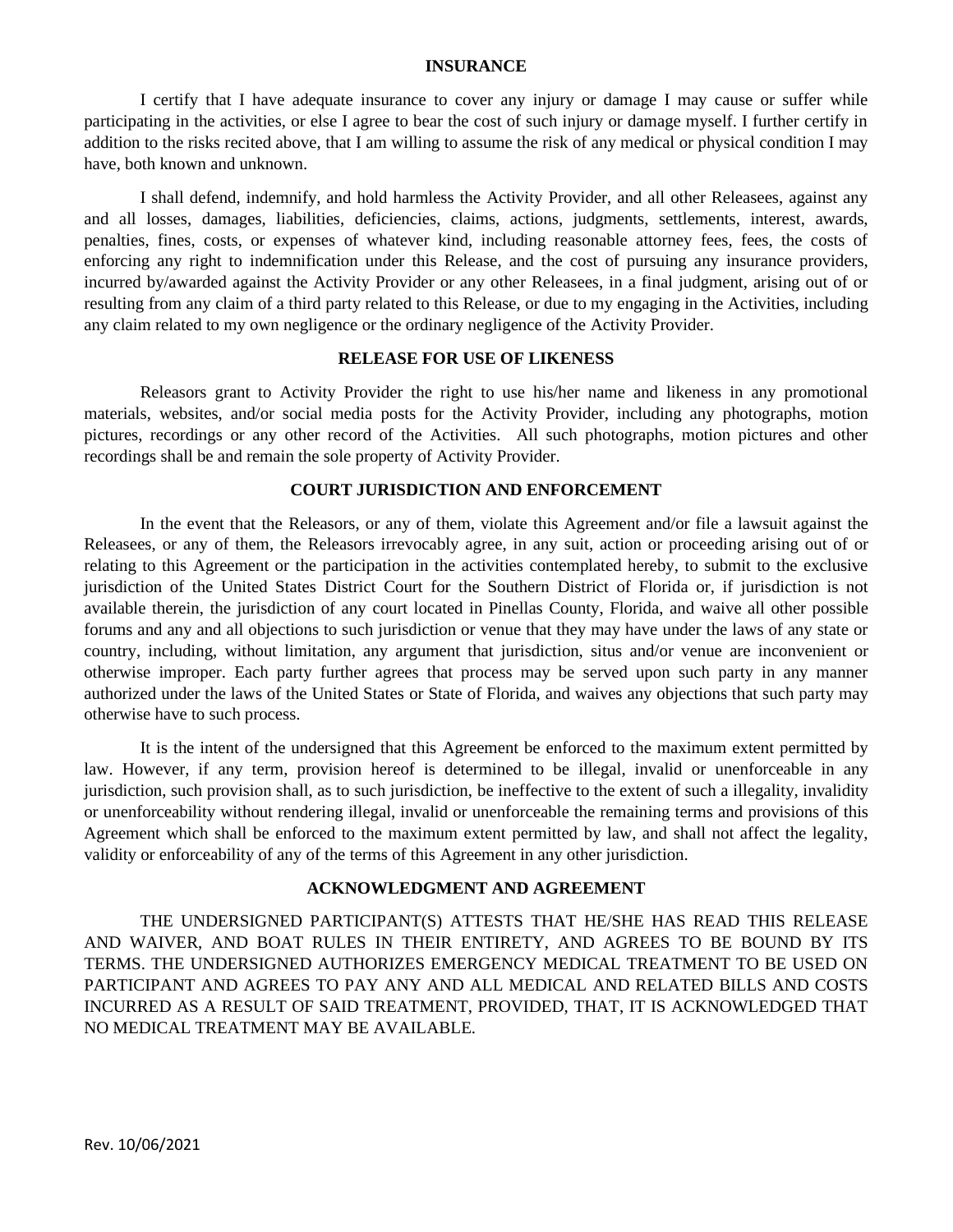IN WITNESS HEREOF, the undersigned, of their own free will and intending to be legally bound, have executed this Agreement, Release and Assumption of Risk, and acknowledge receipt, understanding and agreement of the Boat Rules, by digital signature.

| 2.                                               |  |  |       |  |  |  |
|--------------------------------------------------|--|--|-------|--|--|--|
|                                                  |  |  |       |  |  |  |
|                                                  |  |  |       |  |  |  |
| 5.                                               |  |  |       |  |  |  |
|                                                  |  |  |       |  |  |  |
| 7.                                               |  |  |       |  |  |  |
|                                                  |  |  | Phone |  |  |  |
|                                                  |  |  | Phone |  |  |  |
|                                                  |  |  |       |  |  |  |
| Signature of Witness <b>Signature of Witness</b> |  |  |       |  |  |  |
| Printed Name                                     |  |  |       |  |  |  |